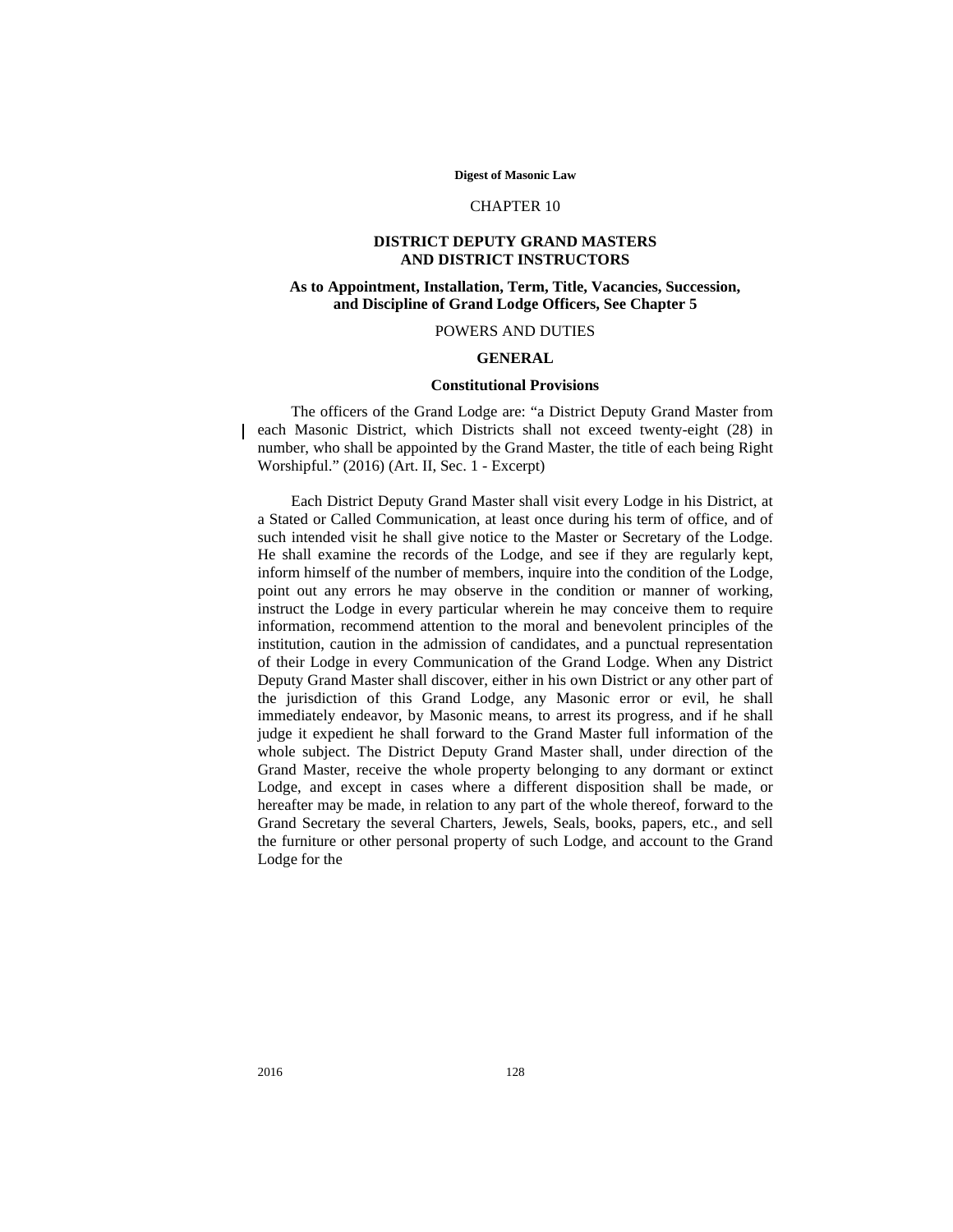proceeds thereof. Previous to every Annual Communication of the Grand Lodge, every District Deputy Grand Master shall so far as it is proper to be done, make out in writing a full report of the state of each Lodge in his District and forward it to the Grand Master. (Art. VI, Sec. 11)

#### **References**

The District Deputy Grand Master is privileged to install the Master-elect of a Lodge in absence of the Grand Master and Deputy Grand Master. Const. Art. X, Sec. 9; Chapter 19

# **Regulations**

**10.01** No Dispensation is necessary to enable a District Deputy Grand Master to hold a district convention, but if a Lodge is opened it must be under the auspices of a Lodge in the District. When a Degree is conferred it must be upon a candidate regularly elected by a Particular Lodge.

**10.02** In case of failure of a District Deputy Grand Master to visit any Lodge or Lodges in his District, he may appoint some competent Past Master to visit such Lodge or Lodges for him, and to report to him the status of the same.

**10.03** The District Deputy Grand Master is the personal representative of the Grand Master. Any officer, board, commission, or committee desiring the assistance of or action by the District Deputy Grand Master shall first obtain approval of request for such assistance or action before such request is made of the District Deputy. (1984)

**10.04** All reports of District Deputy Grand Masters must be made to the Grand Master at least thirty days before the first day of the Annual Communication of the Grand Lodge, and such reports shall not be made to the Grand Lodge; the Grand Master to take such cognizance of such reports as he may deem proper.

**10.05** When a District Deputy Grand Master answers a question on Masonic Law, his answer is advisory only and must be referred to the Grand Master at once for confirmation.

**10.06** The Constitution of this Grand Lodge confers no power upon a District Deputy Grand Master to grant Dispensations for any purpose. Their duties are clearly defined in the Constitution and cannot exceed the limitations there fixed.

**10.07** According to proper Masonic usage and practice, no Brother shall wear his hat while being received by a Particular Lodge except the Most Worshipful Grand Master in person.

**10.08** The District Deputy Grand Master may approve in writing a change of meeting place for any single or particular Stated

129 1984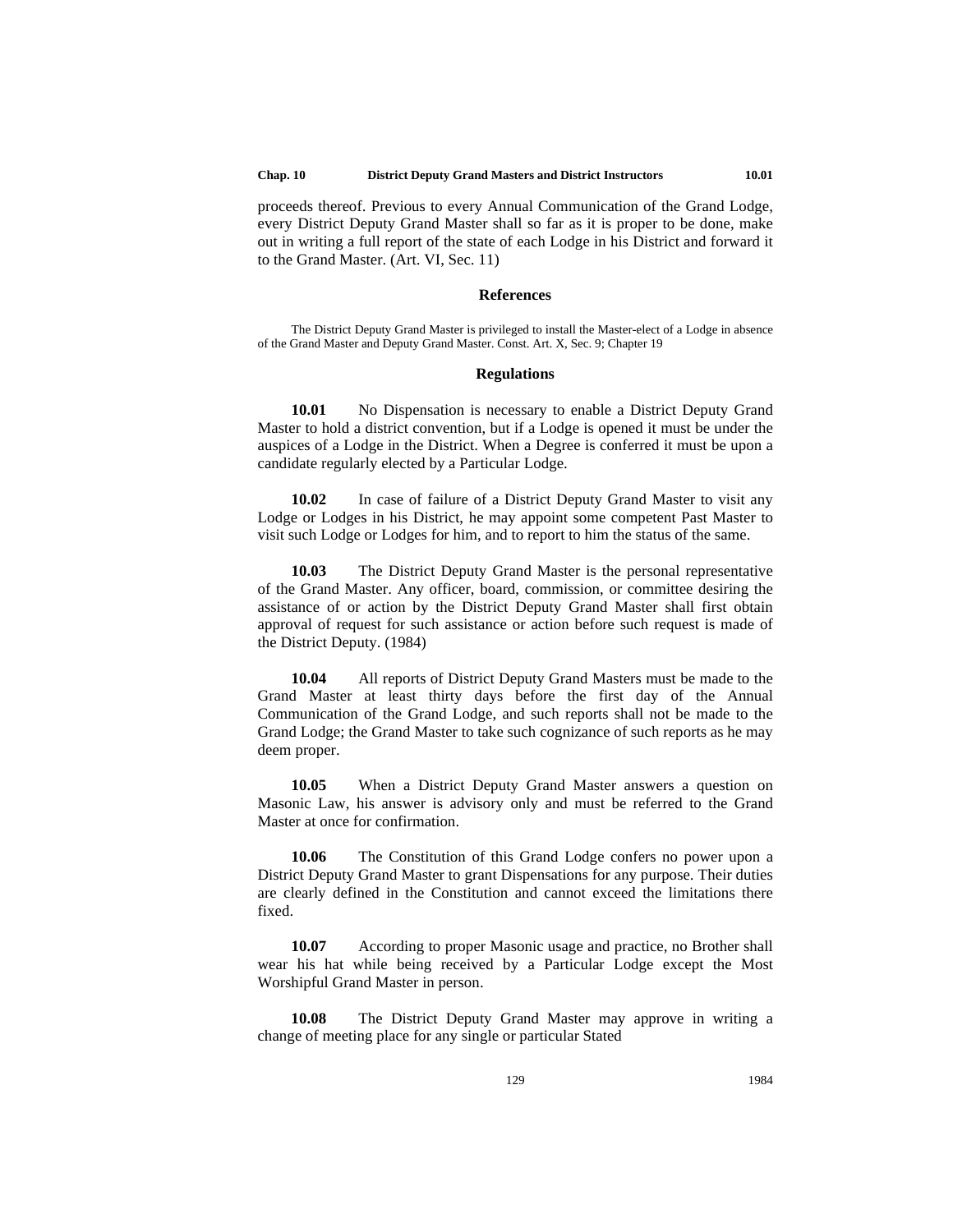#### **10.09 Digest of Masonic Law Chap. 10**

Communication of a Particular Lodge within his Masonic District, provided such change has been approved by special action of the Lodge and that written notice is given to the membership of the Lodge.

# **PRESIDING OFFICER**

# **References**

When all of the three principal Officers of a Lodge are absent the Lodge may be opened and presided over by the District Deputy Grand Master. Const. Art. X, Sec. 31; Reg. 25.18

#### **LODGE COMMUNICATIONS IN GROUND FLOOR ROOMS**

#### **References**

The approval of the District Deputy Grand Master must be secured for a Lodge to hold its Communications in ground floor rooms. Reg. 6.12(c)

# **ELIGIBILITY FOR APPOINTMENT**

# **Regulations**

**10.09** No Brother shall be appointed Grand Marshal, Senior Grand Deacon, Junior Grand Deacon, Grand Standard Bearer, Grand Sword Bearer, Senior Grand Steward, Junior Grand Steward, Grand Pursuivant, Grand Tyler, or District Deputy Grand Master who is not a Past Master of a Florida Lodge. Any Master Mason in good standing in a Florida Lodge shall be eligible for appointment to any other Grand Lodge appointive office or position and to any Grand Lodge Committee, Board, or Commission. (1982)

# **DISTRICT INSTRUCTORS**

# **Regulations**

**10.10** The Grand Master is authorized to appoint one District Instructor for each Masonic District, with one additional Spanish Speaking District Instructor in District 27, which District appointments shall not exceed twenty-nine (29) in number, for a term of one year, to work in their respective Districts under the Supervision of the Grand Lodge Committee on Work, subject to the approval of the Grand Master. (2021)

Each District Instructor shall hold a minimum of a Blue Card certificate of proficiency; *provided*, however, a Brother appointed as District Instructor who does not have such minimum requirement shall be permitted ninety (90) days within which to achieve such degree of proficiency.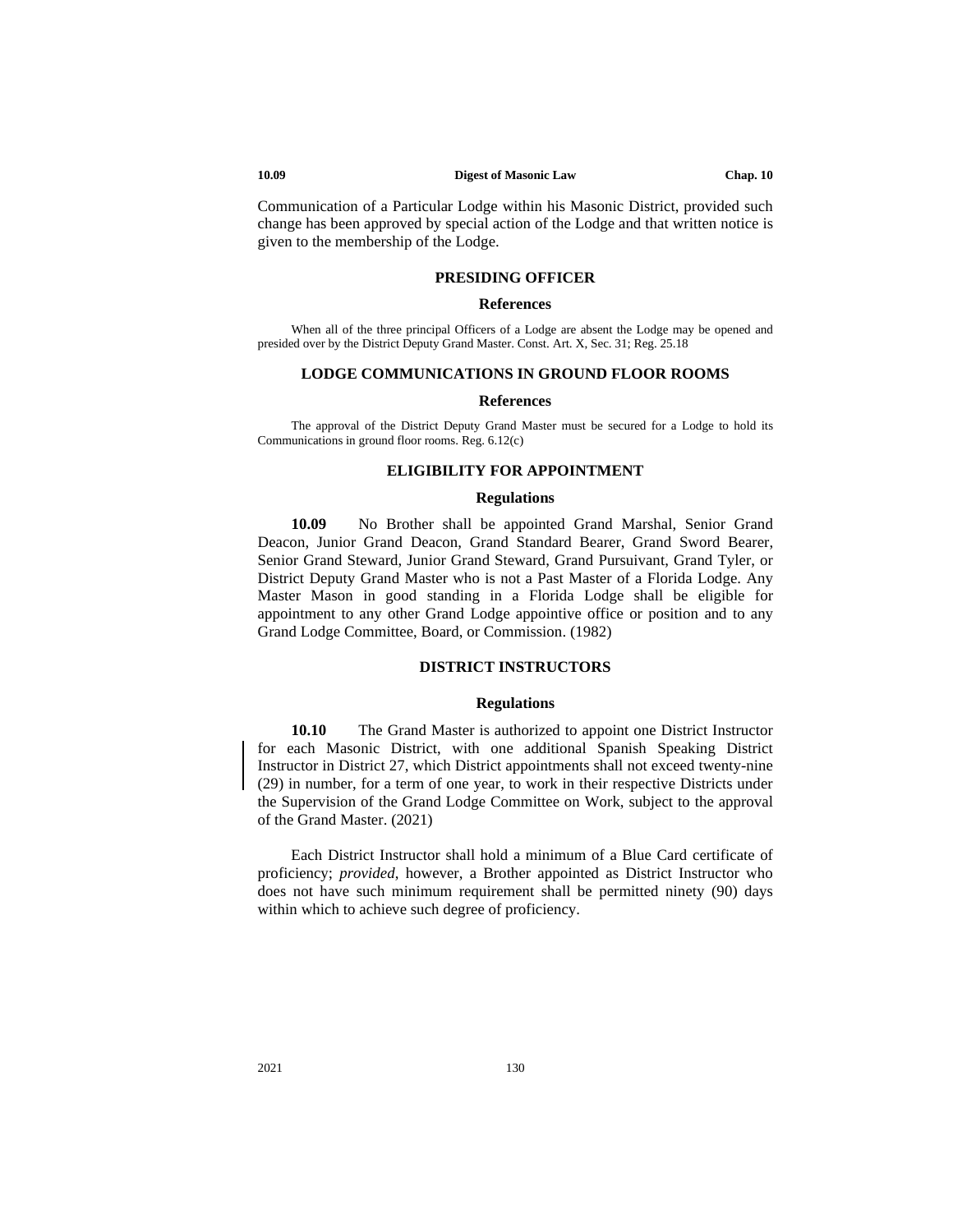The title of a District Instructor shall be "Right Honorable District Instructor" and the title of all Past District Instructors shall be "Right Honorable Past District Instructor" for life. District Instructor may be abbreviated "D.I." and Right Honorable Past District Instructor may be abbreviated "R∴H∴ P.D.I.". (2008)

# **Masonic Districts**

**10.11** The Grand Secretary shall annually compile and publish in an appropriate appendix to the Proceedings a list of the Masonic Districts, the name and number of the Lodges in each District, the place and time of Stated Communications of such Lodges, and the name, address, and telephone number of the District Deputy Grand Master.

This compilation shall be the official allocation of Lodges and Districts for the year of such publication.

**10.12** There shall be seven (7) Masonic Zones with the twenty-eight (28) Districts as follows (2016):

> Zone 1 - Districts 1, 2, 3, 4, & 5 (2016) Zone 2 - Districts 6, 7, 10, & 12 (2016) Zone 3 - Districts 8, 9, 11, & 13 (2016) Zone 4 - Districts 14, 18, 19, 20, & 21 (2016) Zone 5 - Districts 15, 16, 17, & 22 (2016) Zone 6 - Districts 23 & 24 (2016) Zone 7 - Districts 25, 26, 27, & 28 (2016)